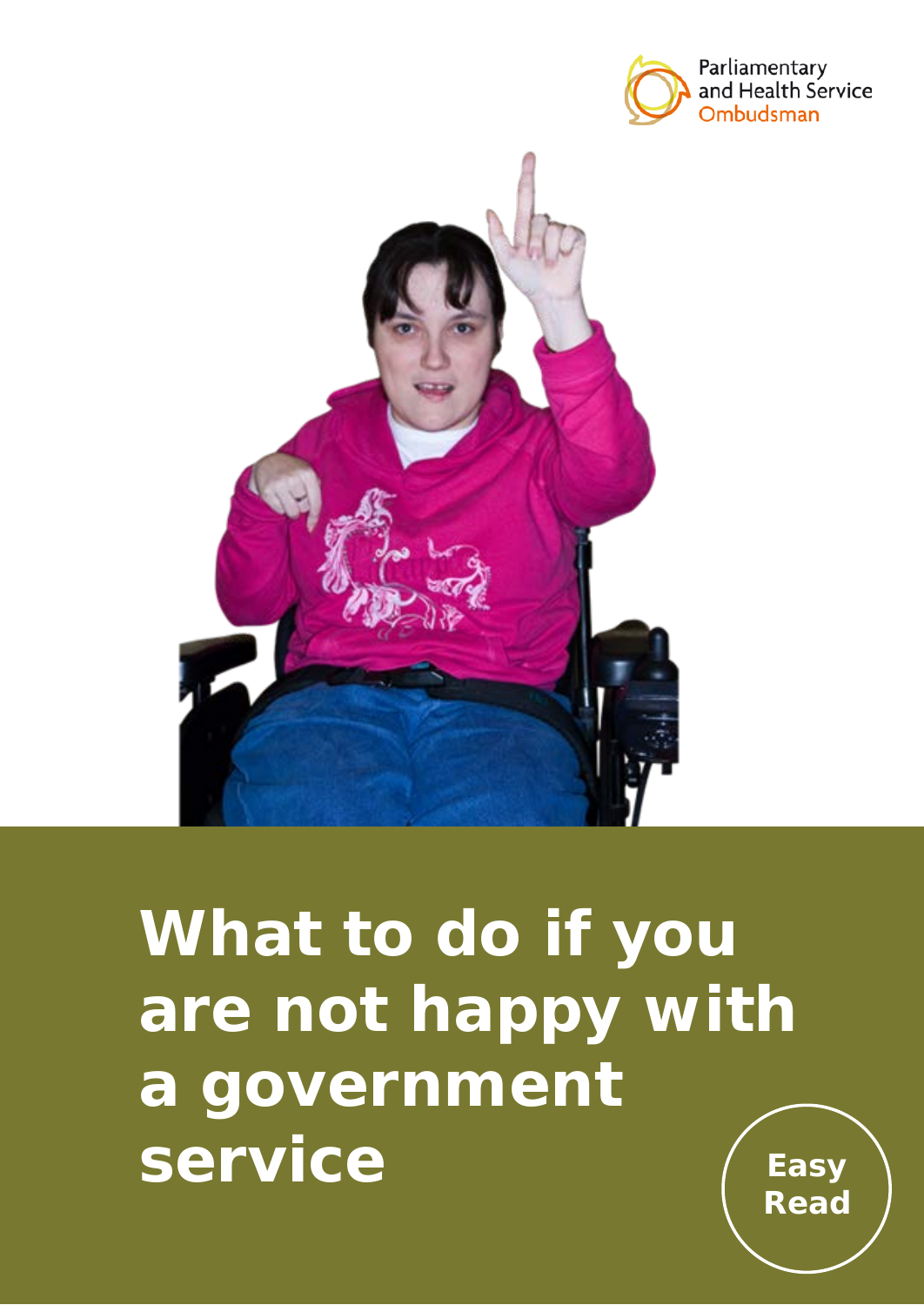## **About this leaflet**









We are the Parliamentary and Health Service Ombudsman.

We help to sort out complaints when people are not happy with:

- a government department or organisation
- some public organisations.

There are lots of government and public organisations, like:

- The DVLA. They are to do with driving cars and other things
- The Tax Office (HM Revenue and Customs). They are to do with paying tax
- JobCentre Plus. They help with jobs and benefits.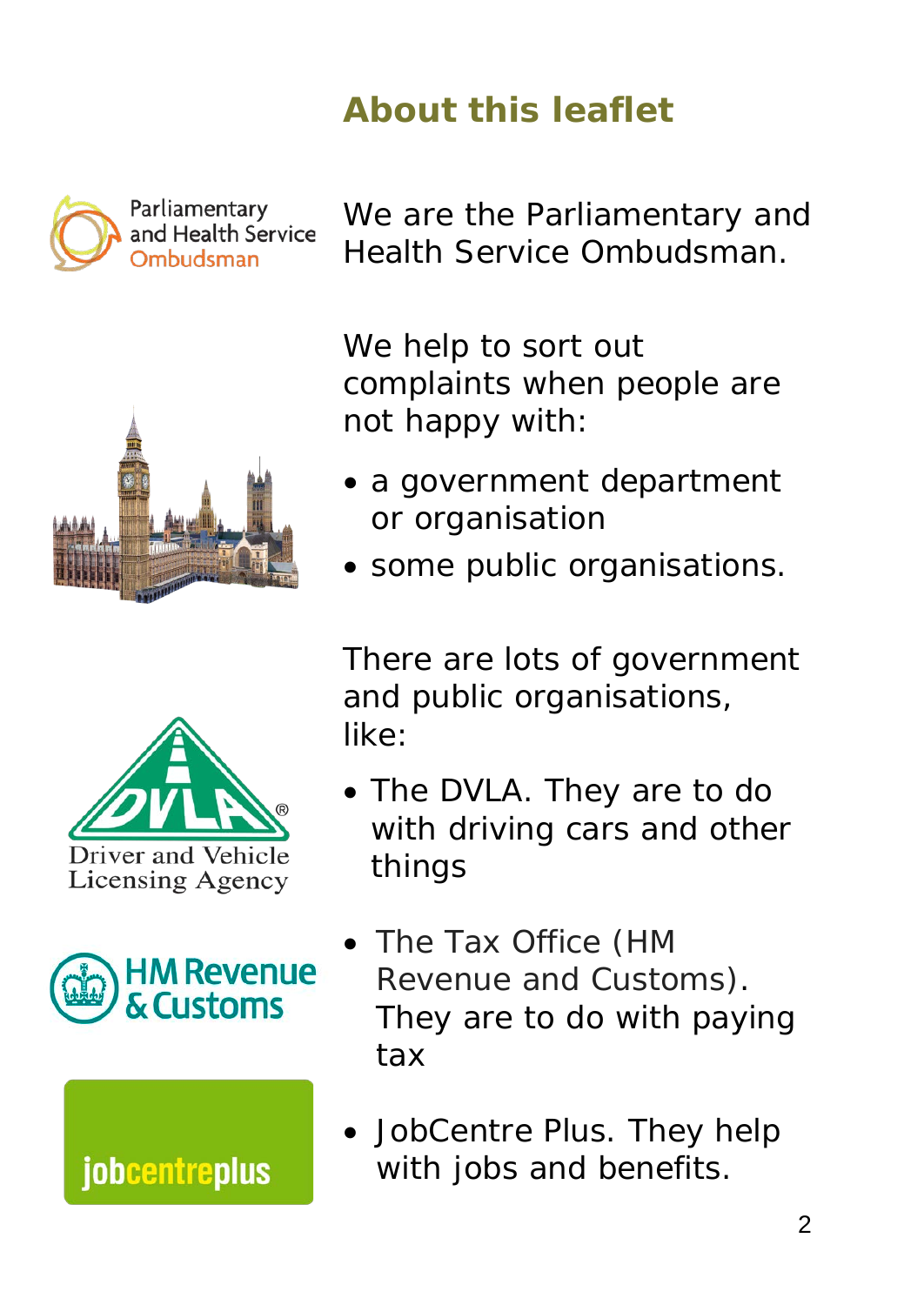



There is a list of organisations like this on our website:

[www.ombudsman.org.uk/ma](http://www.ombudsman.org.uk/making-complaint/what-we-can-and-cant-help/government-organisations-we-can-investigate) [king-complaint/what-we-can](http://www.ombudsman.org.uk/making-complaint/what-we-can-and-cant-help/government-organisations-we-can-investigate)[and-cant-help/government](http://www.ombudsman.org.uk/making-complaint/what-we-can-and-cant-help/government-organisations-we-can-investigate)[organisations-we-can](http://www.ombudsman.org.uk/making-complaint/what-we-can-and-cant-help/government-organisations-we-can-investigate)**[investigate](http://www.ombudsman.org.uk/making-complaint/what-we-can-and-cant-help/government-organisations-we-can-investigate)** 

This leaflet tells you:

- what to do if you are not happy with one of these organisations
- who can help.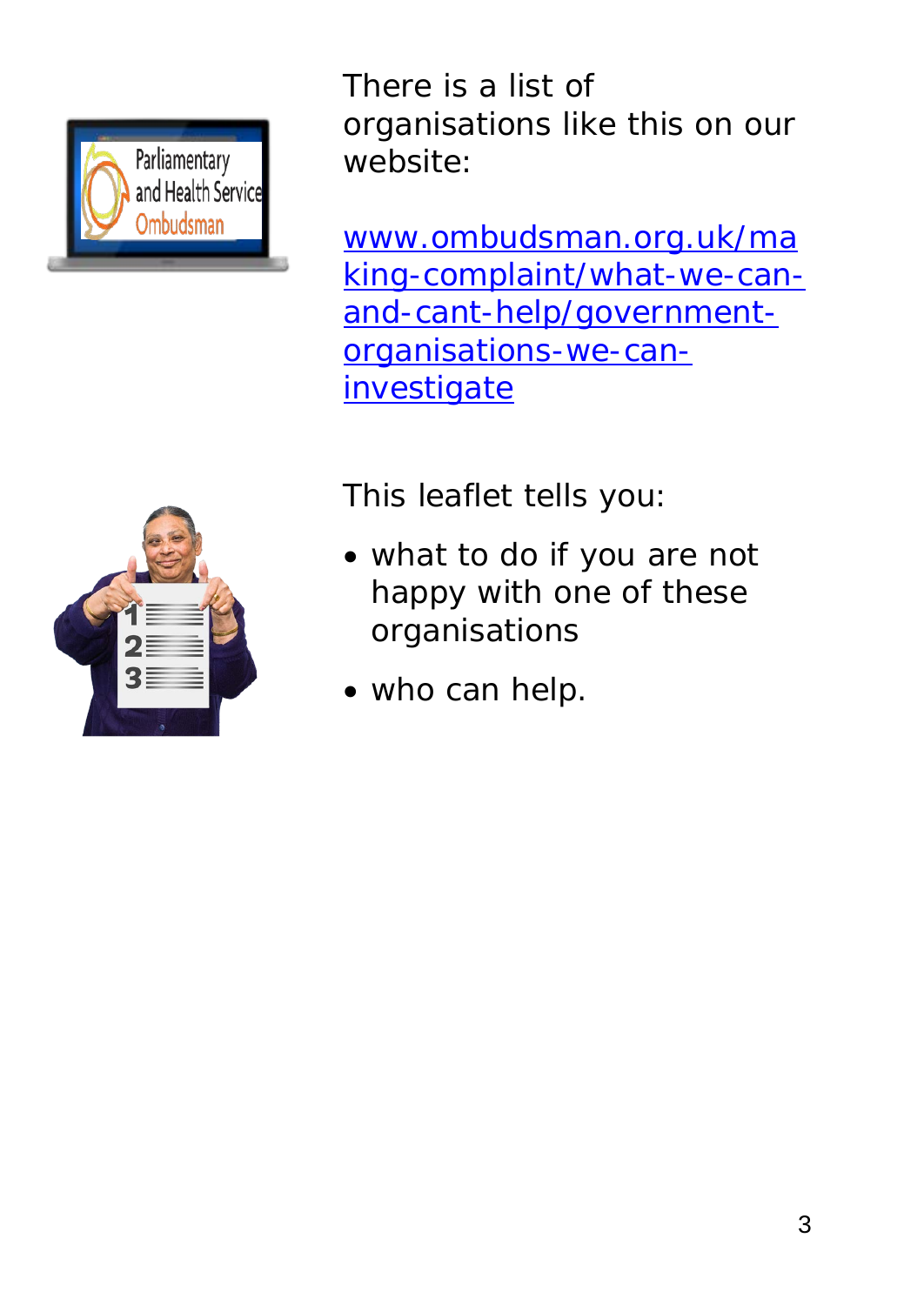

#### **What to do if you are not happy with a government organisation**

You need to tell the organisation what you are unhappy about first.

#### This is called **making a complaint**.

It is fine to make a complaint. It can help you and the organisation.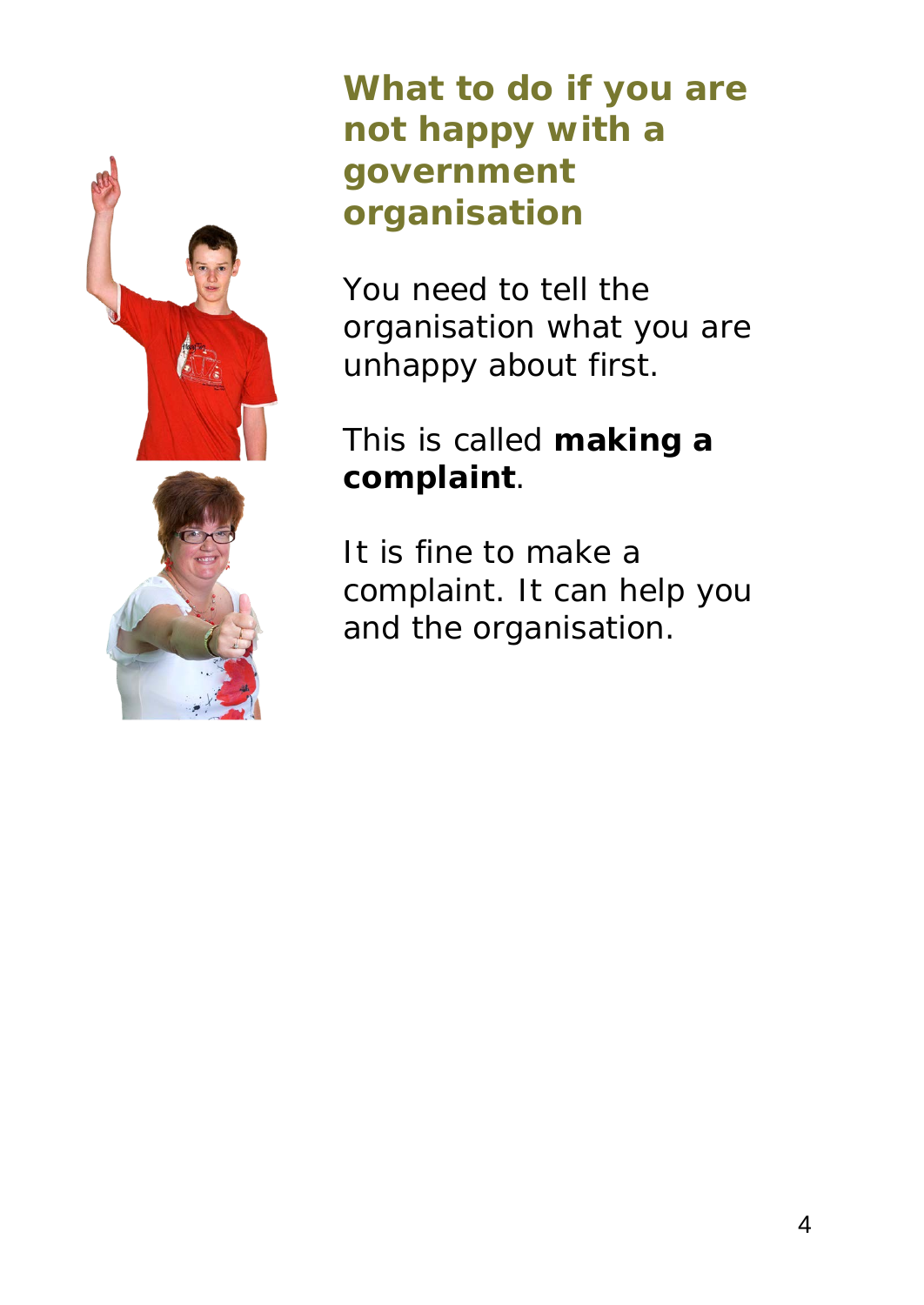







## **How to make your complaint**

#### **1. Talk to staff from the organisation.**

Ask them:

- how to make a complaint
- how long it will take them to reply.

They may say you can:

- talk to someone about the problem
- write to them
- fill in a form.

Say if you find it hard to read or write. There may be other ways to complain.

It may also help to talk to the person you are unhappy with first.

This may solve the problem.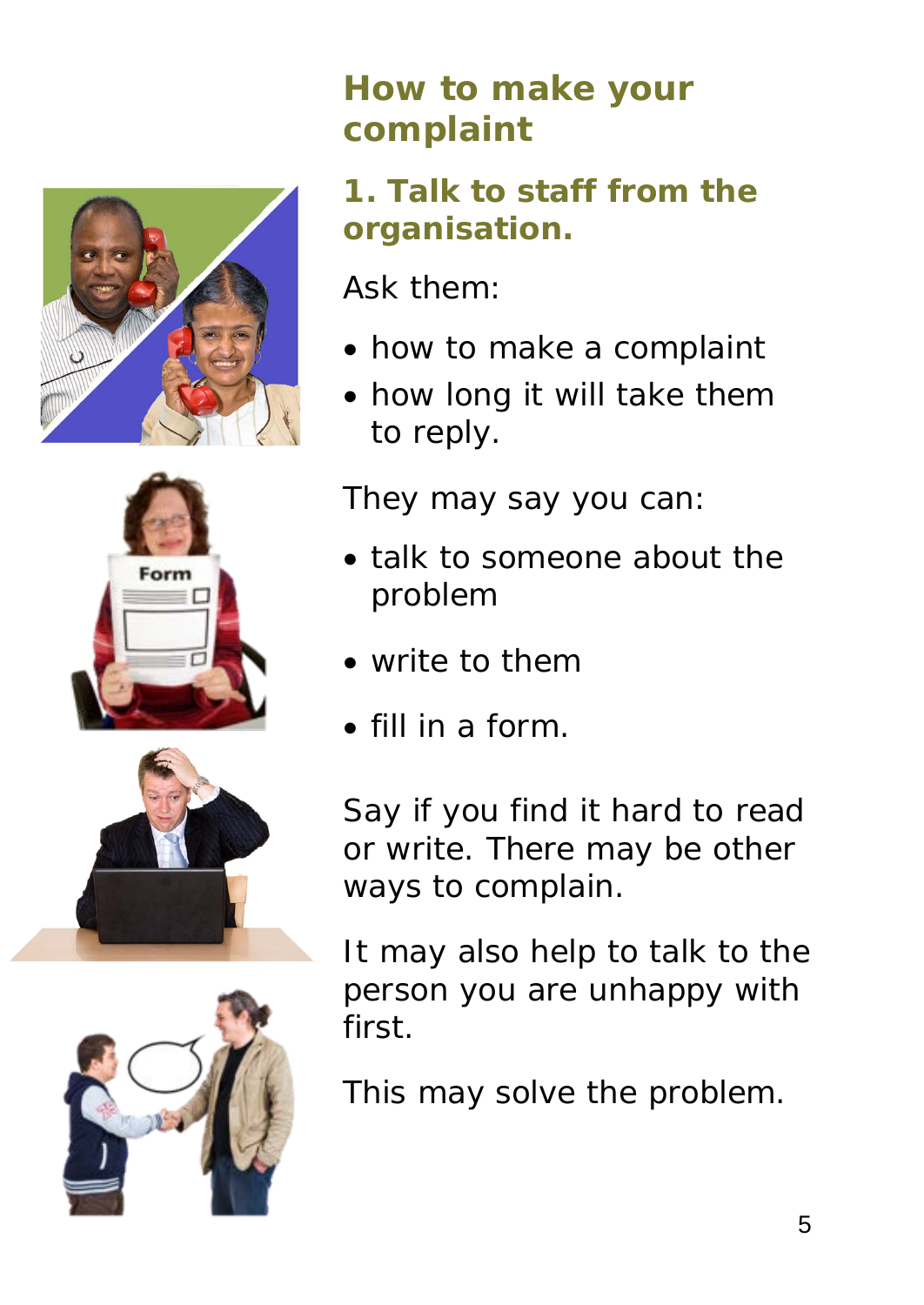

**2. Think about what you want to say when you make your complaint.** 

You need to say:

- what happened
- when it happened
- where it happened
- who you want to complain about
- what problems it has caused you
- what you want the organisation to do

For example, do you want them to say sorry or something else?

Also tell the organisation how to get in touch with you.

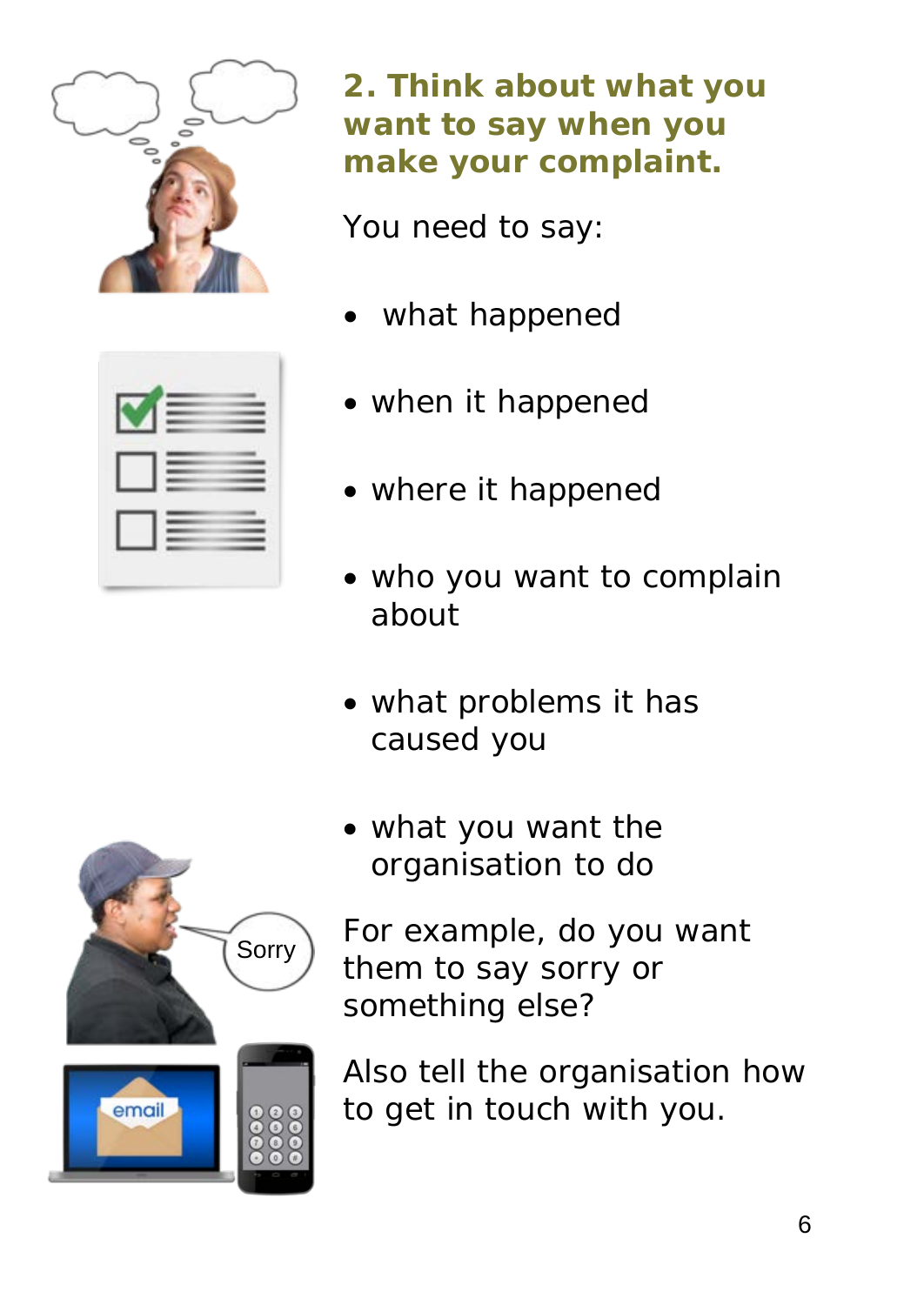

The organisation may give you a number for your complaint.

#### It is called a **reference number**.

If you have a number like this, write it down with your complaint.



## **3. Make your complaint as soon as possible.**

This can help to sort out your problem quickly.

## **4. Keep a copy of letters or emails about your complaint.**

Also keep a note of who is looking at your complaint and the job they do.

You may need this information later.

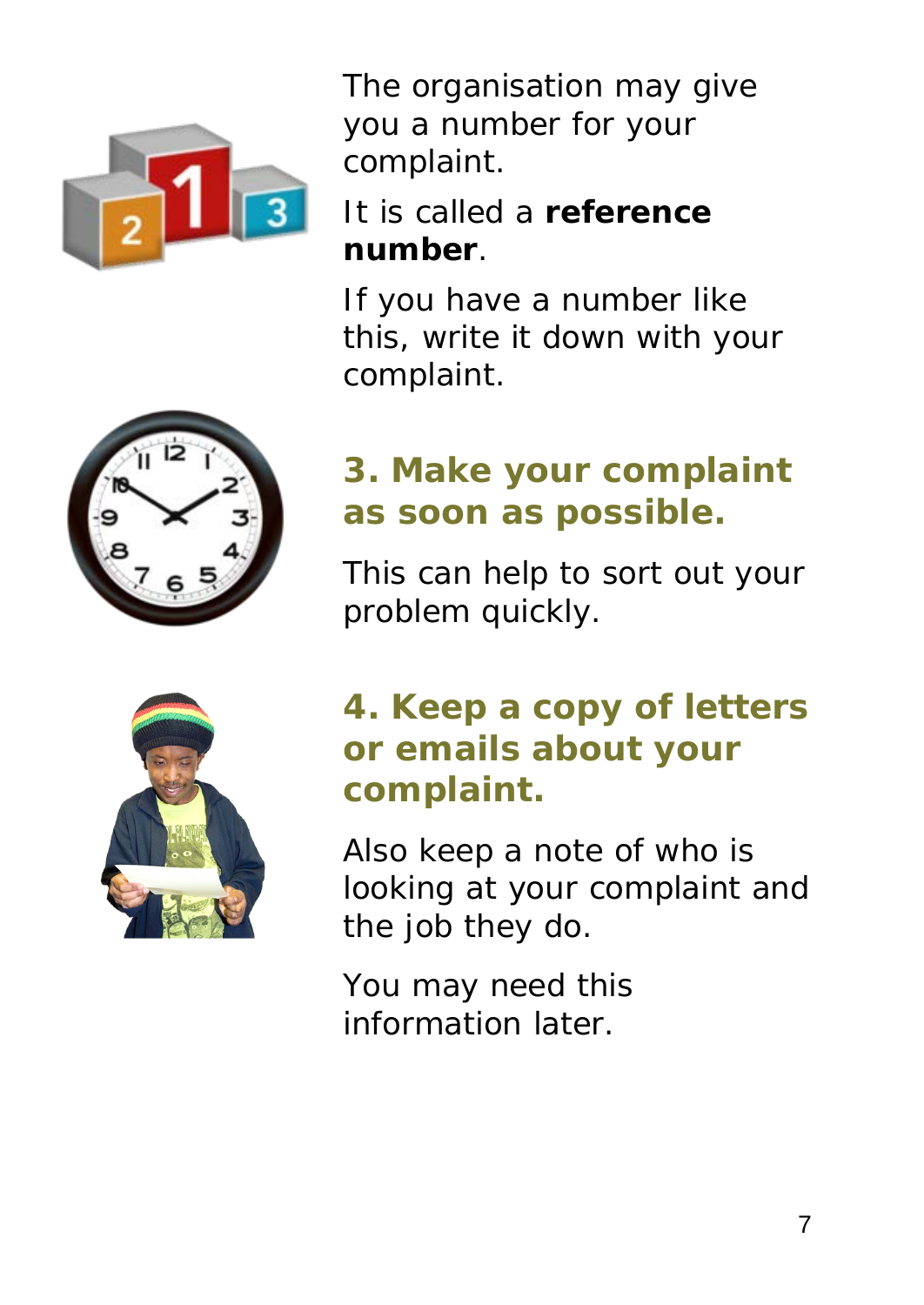

**5. Talk to us if you are**  Parliamentary and Health Service **unhappy with the way** Ombudsman **the organisation looked at your complaint.**







We may be able to help.

We can only help if the organisation has finished looking at your complaint.

Tell us as soon as you can after this.

Phone us on 0345 015 4033.

Email us at:

[phso.enquiries@ombudsman.](mailto:phso.enquiries@ombudsman.org.uk) [org.uk](mailto:phso.enquiries@ombudsman.org.uk)

Or look at our website at:

[www.ombudsman.org.uk](http://www.ombudsman.org.uk/)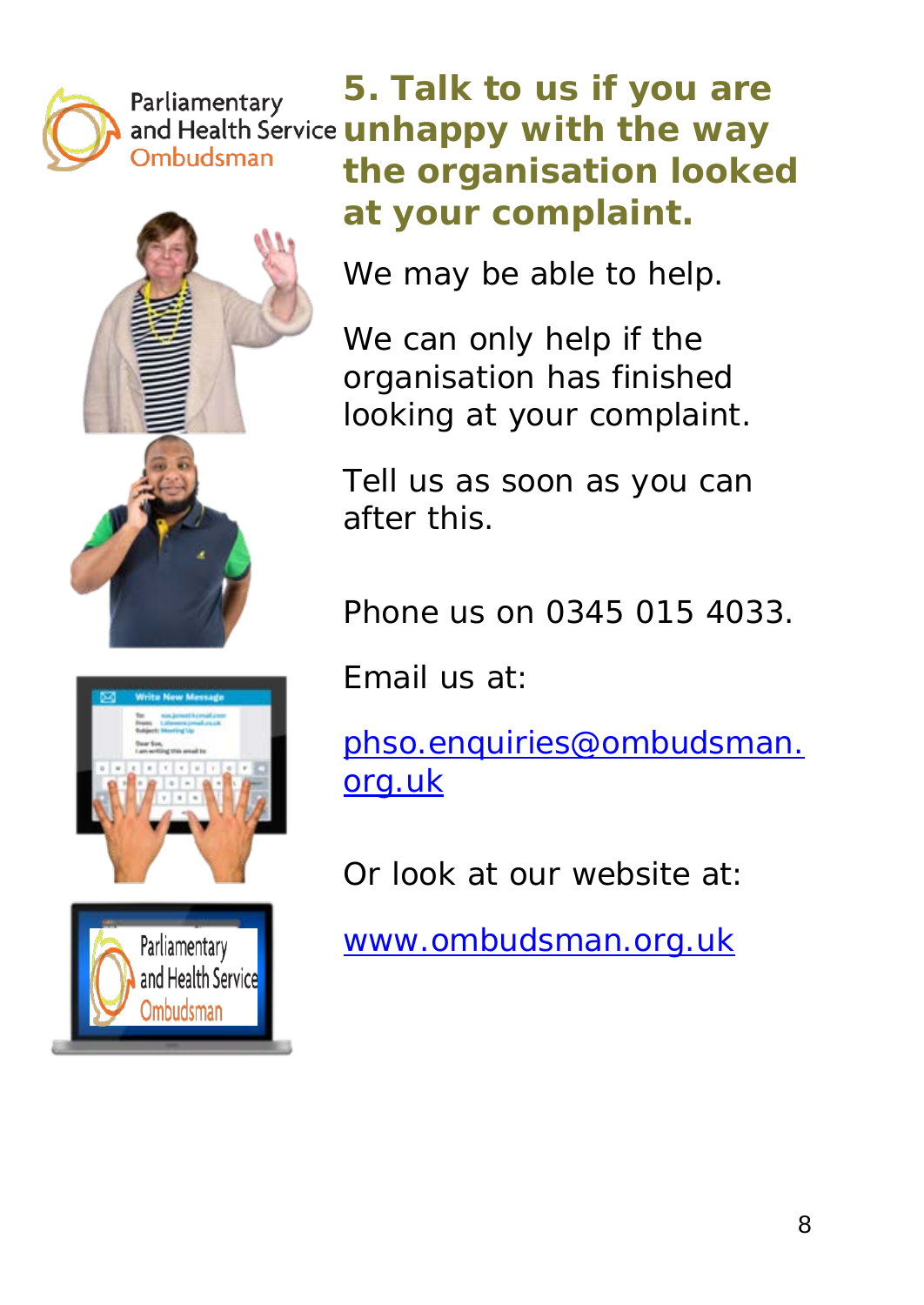

## **6. Find an MP to complain to us for you.**

If you want us to look at your compliant, you need to find an MP who can complain to us for you.

An MP is someone who speaks up for people in your local area.



You can find your local MP on this website:

[www.parliament.uk](http://www.parliament.uk/)



Look for where it says **Members of the House of Commons**.

Then type in your postcode and click **Find**.